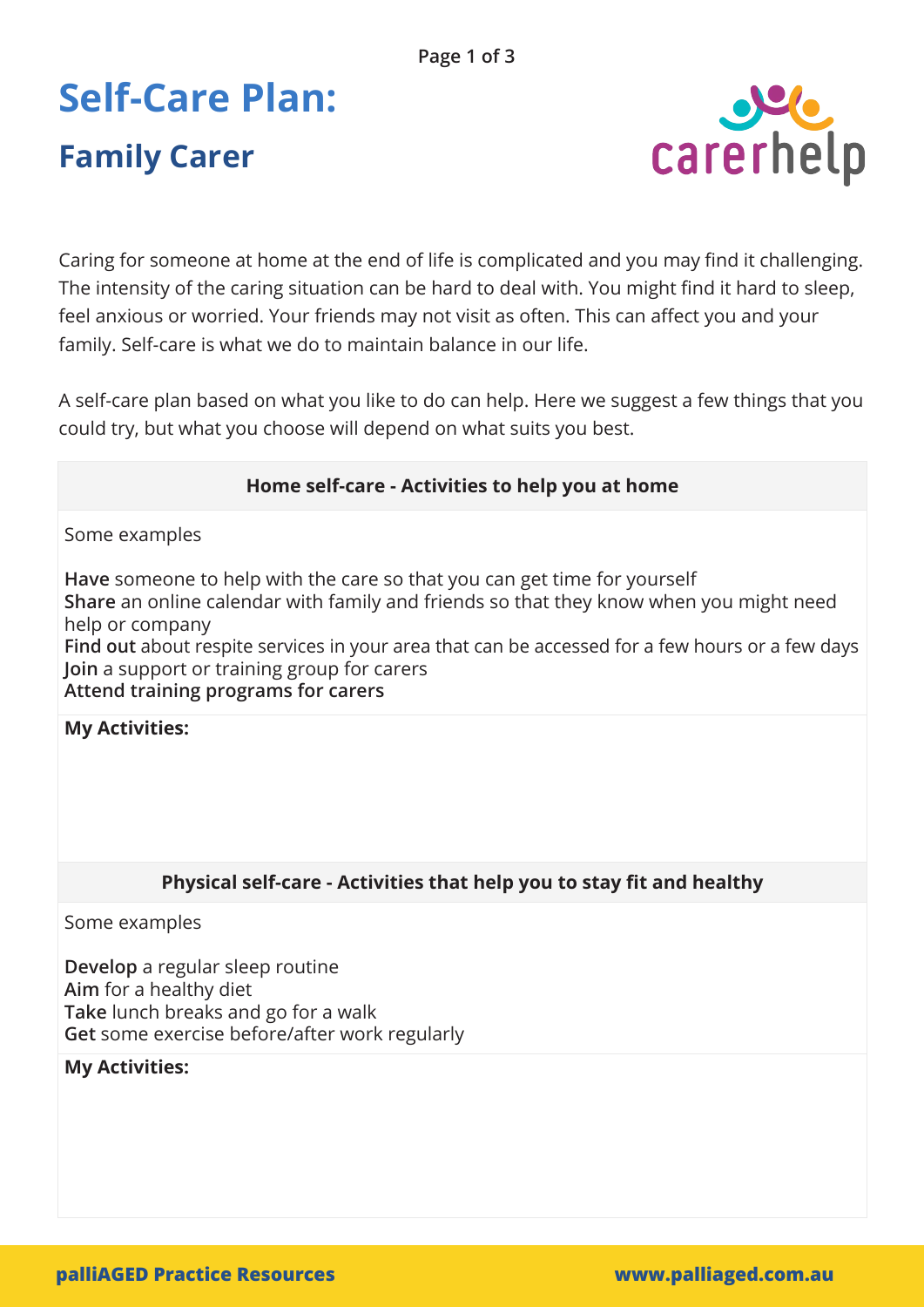#### **Page 2 of 3**

## **Develop a Self-Care Plan (continued)**

#### **Psychological self-care - Activities that help you to feel clear-headed and able to engage with personal challenges**

Some examples

**Keep** a reflective journal **Seek** regular meetings with the palliative care team **Make** time to be with friends and family

#### **My Activities:**

#### **Emotional self-care - Allowing yourself to safely express your emotions**

Some examples

**Develop** friendships that are supportive **Write** or think of three good things that you did each day **Play** a sport and have a coffee together after training **Talk** to your friends about how you are coping with work and life demands

**My Activities:**